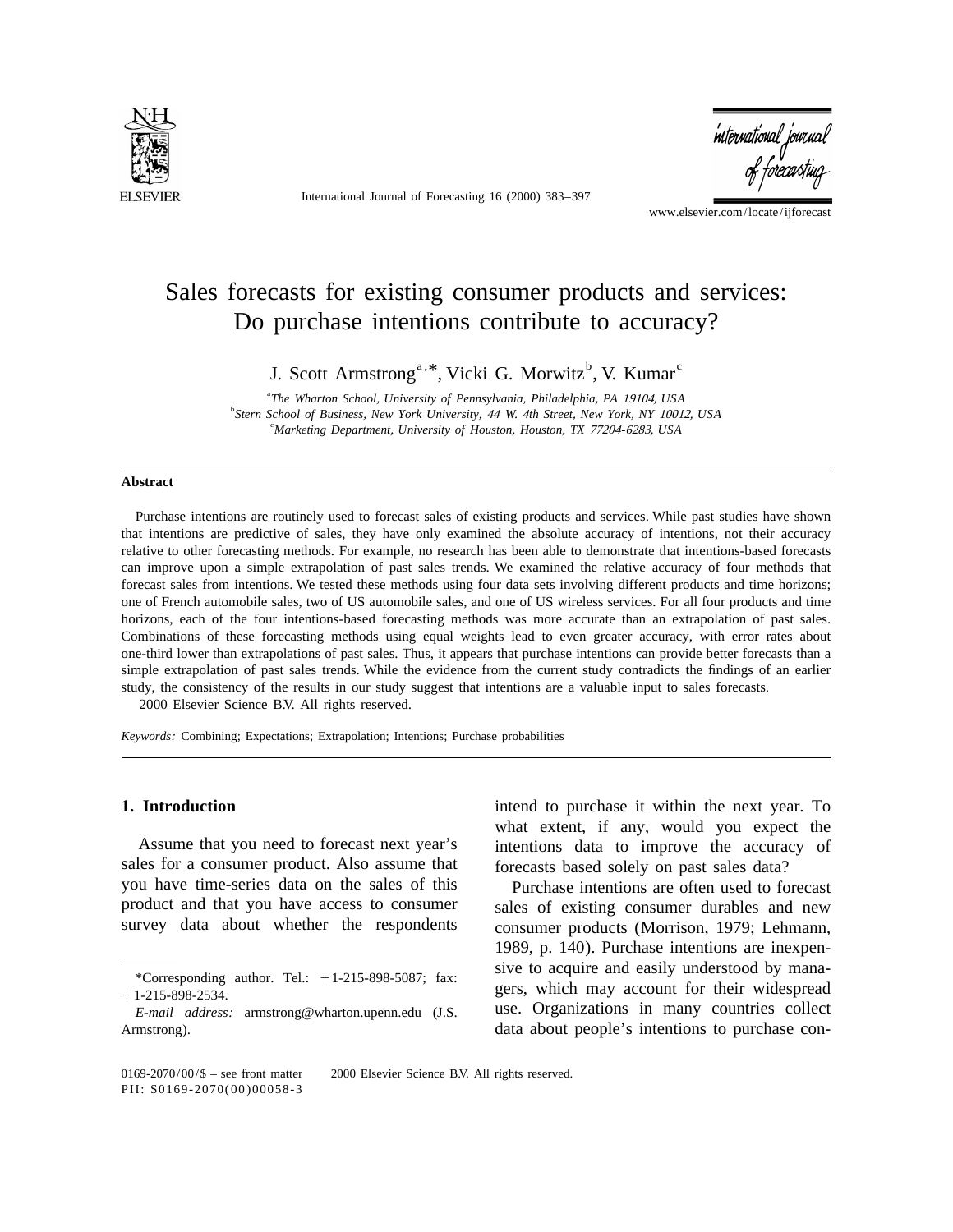sumer goods. For example, starting in the the forecasts are often used by brand managers 1940s, the US government conducted surveys to (Kalwani and Silk, 1982; Infosino, 1986). Prodforecast consumer spending on durables such as uct category-level sales forecasts are similarly new cars and houses (McNeil, 1974). Such used in auto, appliances and services industries. surveys are currently conducted by organiza- We compare intentions-based forecasts to tions in the US and other countries. (IFO in simple extrapolations of past sales data. While 1 Munich keeps track of these studies.<sup>1</sup>) The there are many different benchmark forecast implicit assumption made by those who gather methods one could choose, we decided to use consumer intentions data is that they will aid in extrapolations of past sales for several reasons. the prediction of future sales. Indeed, many Firstly, we wanted a comparison model that was studies have found a positive correlation be- as easy to use and easy to understand. Secondly, tween purchase intentions and purchase be- managers typically have information on past havior (Tobin, 1959; Juster, 1966; McNeil and sales and can use time-series methods. How-Stoterau, 1967; Adams, 1974; McNeil, 1974; ever, the use of sophisticated time-series meth-Morwitz and Schmittlein, 1992; Morwitz, Stec- ods is not always possible as these require kel and Gupta, 1996). However, most past longer time series than that normally available. studies have only examined the absolute predic- Prior comparative studies have concluded that tive accuracy of purchase intentions, not their there is no benefit to sophisticated extrapolaaccuracy relative to other forecasting methods. tions in such a situation (Armstrong, 2001a).

make a variety of managerial decisions (Mor- compared intentions-based forecasts to simple rison, 1979). For example, consumer durable- extrapolations of past sales and found the latter goods producers can use purchase intention to be more accurate (Lee, Elango and Schnaars, measures to help anticipate major shifts in 1997). Our goal was to reexamine this issue consumer buying so that they can adjust their with different methods and a greater variety of production and marketing plans accordingly. data sources. Buyer-intention surveys can also be useful in The theoretical literature is equivocal about estimating demand for new products (Silk and whether intentions-based forecasts or past sales Urban, 1978). trends should be more accurate. Received wis-

wide range of applications, the focus of the behavior is past behavior. On the other hand, present study is on product category sales for the social psychology literature states that a existing consumer durable products/services. good predictor of what individuals will do is Category-level sales forecasts are often used by their stated intention to perform the behavior product manufacturers as well as by consultants, (Fishbein and Ajzen, 1975, pp. 368–369). Other trade associations, and the government (Kal- research suggests that intentions data are useful wani and Silk, 1982). For example, in the US for predictions under certain conditions. Armwireless industry, managers use intentions mea-<br>strong (1985, pp. 81–84) summarizes these sures to assess category growth. Although the conditions: (1) the event being predicted is intentions are measured at the category level, important, (2) the respondent has a plan (at least

In practice, purchase intentions can be used to Finally, and of key importance, a research study

While purchase intention measures have a dom suggests that the best predictor of future the high intenders do), (3) the respondent can <sup>1</sup>The IFO address is Poschingerstrasse 5, 81678 Munich, fulfill the plan, (4) new information is unlikely Germany. Their website is www.ifo.de. to change the plan over the forecast horizon, (5)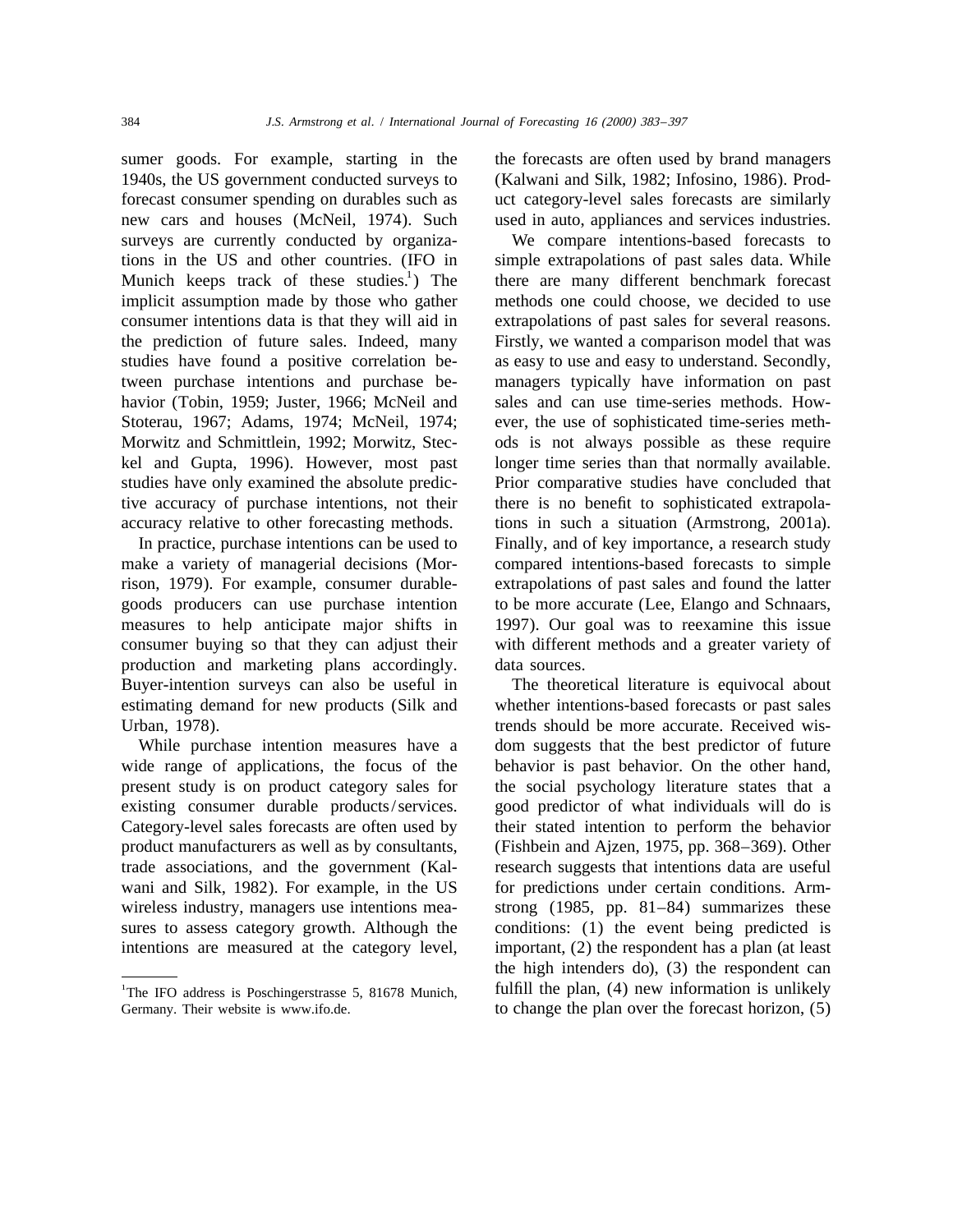responses can be obtained from the decision scales. They based their conclusion on the maker, and (6) the respondent reports correctly. evidence from two New Zealand studies and Such conditions are likely to be met for short- also on prior research by Juster (1966), Byrnes term purchase intentions for expensive goods (1964), Stapel (1968) and Gabor and Granger and services. This suggests that intentions data (1972). This 11-point purchase probability scale could potentially improve accuracy of forecasts (with verbal descriptions at each point) may based solely on past sales behavior for these provide better predictions than other scales products. because it captures more information than scales

technology service, where intentions are ex- 1974). pected to contribute to accuracy. We examined Purchase probabilities (e.g. What is the probthe relative accuracy of four methods for fore- ability that you will buy a car?) and expectacasting sales from intentions as well as a tions (e.g. How likely are you to buy a car? Do combination of these four methods. The results you expect to buy a car?) are broader than direct have practical implications for marketing mana-<br>intentions questions (e.g. Do you intend to buy a gers, economists, and government officials who car? Do you plan to buy a car?) because they rely on purchase intentions to forecast future refer to actions that might be unplanned as well demand for consumer products and services. as planned. Assessing purchase probabilities and The results also add to the existing academic expectations may be advantageous in situations body of literature on forecasting product sales where people realize that they may purchase an using time-series data and intentions. item even though they have no plans at the time

cused primarily on (1) determining which ques- on intentions scales (Juster, 1966). For many tions should be used to measure intentions, and studies, most purchases are made by those who (2) assessing the strength of the intentions– had reported no plans to buy (Juster, 1966). behavior relationship. The literature has not This occurs because although non-intenders focused on assessing the relative predictive seldom purchase, they are often the largest validity of data obtained from various intentions group of respondents. Probability and expectameasures. tions questions may also provide better mea-

to measure consumers' purchase intentions and goods than intentions questions because responwe use the term 'intentions' for all. Among the dents may be less likely to have explicit purmost commonly used measures are Juster's 11- chase plans at the time of the survey, but they point purchase probability scale (Juster, 1966) may expect to make a purchase. For example, and a 5-point likelihood of purchase scale. Day, consumers may not intend or plan to purchase a Gan, Gendall and Esslemont (1991) concluded candy bar in the next month but may realize that that Juster's 11-point purchase probability scale it is likely they will make an unplanned purprovides substantially better predictions of pur- chase. chase behavior than other types of intentions Models have been developed to describe how

The study uses durable goods and a high with fewer points (Pickering and Isherwood,

of the survey (e.g. they realize that their old automobile might break down and that might **2. Prior research** lead them to purchase a car). Therefore, a smaller proportion of respondents reports 'zero' The extant literature on intentions has fo- on purchase probability scales than report 'no' A variety of survey questions have been used sures of future purchasing for low-involvement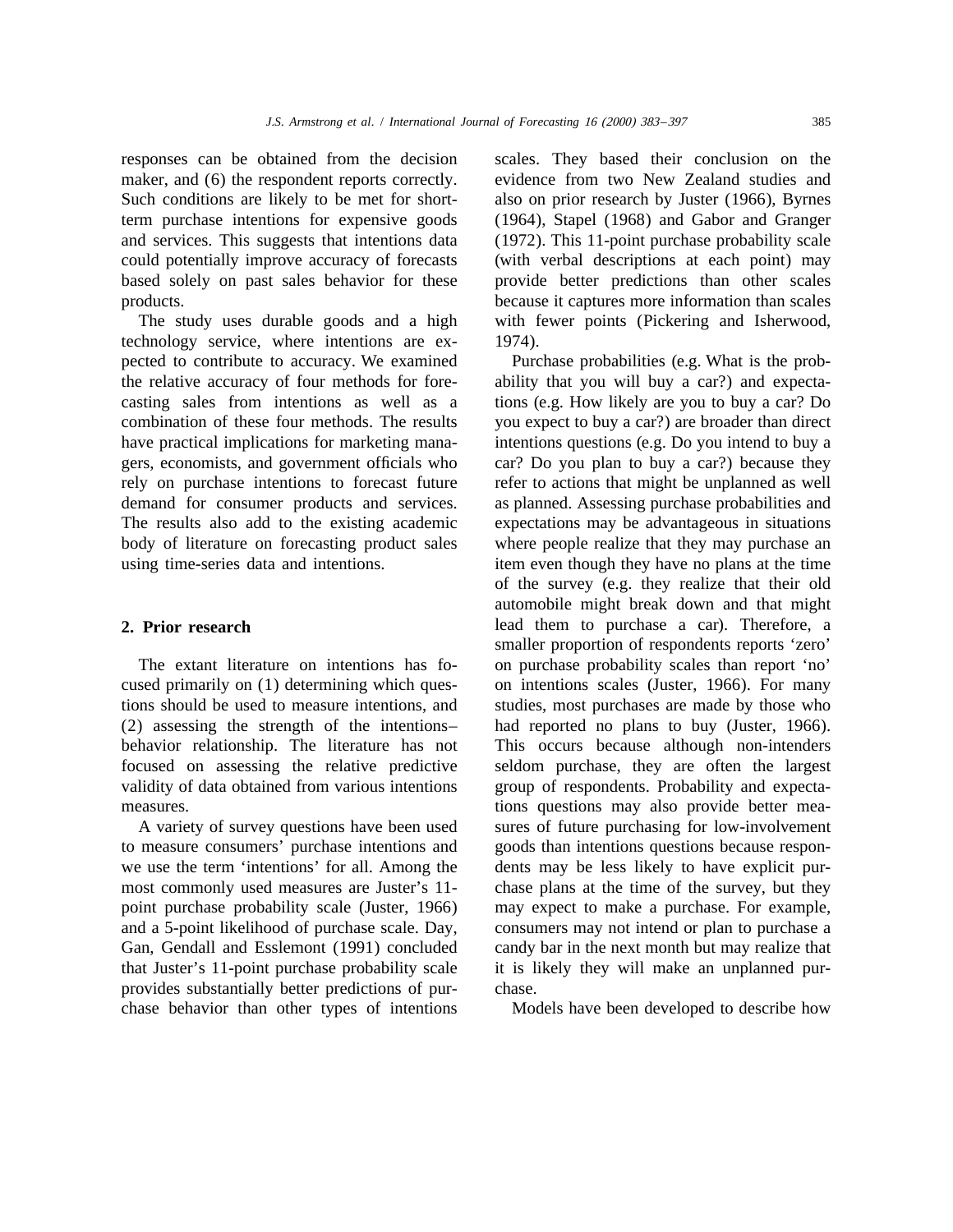purchase intentions relate to purchase behavior **3. Integrating intentions and sales data** for durable goods such as cars. Morrison (1979) developed a model that allows for random and<br>systematic error in intent measurement and for sales from intentions predict that the proportion systematic error in intent measurement, and for sales from intentions predict that the proportion changes in true intentions over time. Morrison's of consumers who will purchase will equal (1) changes in true intentions over time. Morrison's model was proposed as a descriptive, rather than the mean intent (transformed to lie between zero a predictive model, and it requires purchase data and one to represent the mean probability of for estimation. Bemmaor (1995) extended Mor- purchase), or (2) the proportion of respondents rison's model to allow for differences between indicating a positive purchase intent (Morwitz et non-intenders and intenders in the probability al., 1996). However, several studies have shown that their true intentions change over time. In that these methods often provide biased estiaddition, Bemmaor's model can be used to mates of sales, overstating or understating actual develop ex ante forecast bounds on the propor- purchasing (Morrison, 1979; Manski, 1990). tion of respondents who will purchase. Bemma- Thus, when possible, sales data should be used or derives upper and lower bounds for the to adjust for the bias in intentions. The simplest proportion of consumers who will purchase a way to do this is to relate an aggregate measure wide range of products. He demonstrates that, of purchase intentions to an aggregate measure for many existing consumer products, these of sales. For example, Morrison (1979) estiforecast bounds include the actual proportion mates the bias in intentions measures as the purchased. difference between the mean intent across re-

about the value of consumers' reported purchase and 1) and the proportion that purchased. For an intentions for predicting purchases when we existing product, this bias could be estimated in also have time-series data on product sales. a previous period and used to adjust for the bias There is theoretical literature in psychology that in a current intent score. This method should be suggests that a good predictor of an individual's accurate if the bias is stable over time. future behavior is his or her stated intention If panel data are available, a second way to (Fishbein and Ajzen, 1975). However, the psy- adjust for the bias in intentions data is to use chological literature also suggests that past sales data to estimate the proportion of responbehavior is an important predictor of future dents in each intender and non-intender group behavior (Bentler and Speckart, 1979). The who will make a purchase (i.e. intent–behavior empirical evidence suggests that both intentions conversion rates). For example, for existing and past sales are useful for forecasting future products, intention–behavior conversion rates sales. However, there is little research that can be obtained from past time periods (Morexamines the relative accuracy of intentions and witz and Schmittlein, 1992). This method past sales. We found only one study that ad- should lead to accurate sales forecasts if these dressed this issue. Lee et al. (1997) analyzed conversion rates are stationary over time. intentions data (for cars and houses) from the While our study deals with existing products, Conference Board, and past sales data from there is an analogy to new product forecasting. different secondary data sources. They con- For new products, intent–behavior conversion cluded (p. 127), 'very little support is found for rates can come from past observations of similar using buying intentions as a forecasting tool for products or from established industry norms. predicting the sales of [existing] durable goods'. Jamieson and Bass (1989) describe a set of

Despite much prior research, we know little spondents (transformed to a number between 0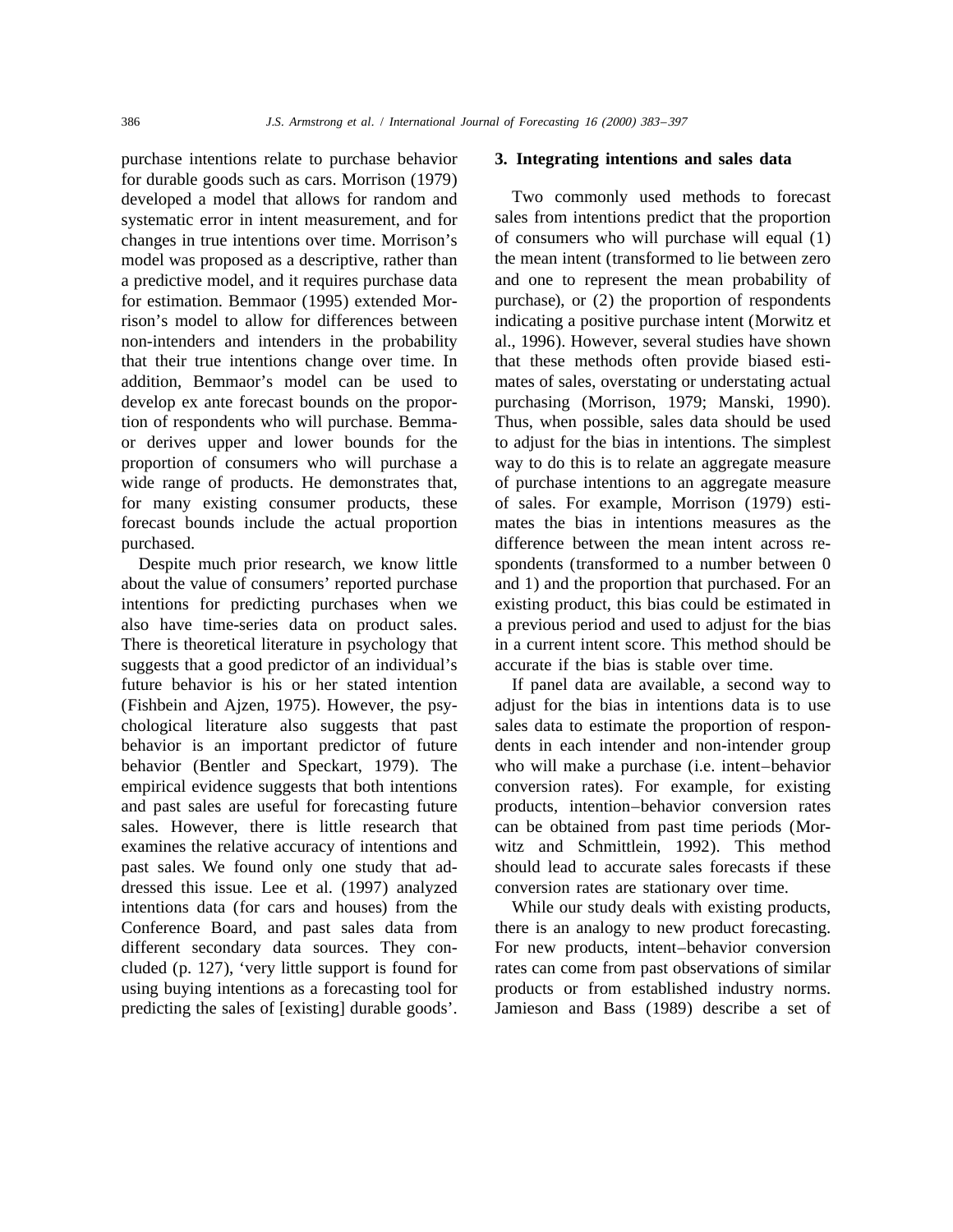different intent–behavior conversion norms that as the loss of a job, or loss of a car due to theft have been used by industry practitioners. The or accident), but, given an adequate sample, accuracy of this method for new product fore- these effects are not expected to be large over a casting will depend on the extent to which 1-year forecast horizon. Similarly, we believed intent–behavior conversion rates vary across that the conditions were favorable for using similar products. The intentions to predict subscriptions to wireless

use intentions, one strategy is to use different new information might change the intentions. approaches to develop forecasts, then to combine the forecasts from these approaches. The 4.1.1. *French car data* (1977–1988) evidence on combining forecasts is substantial We used 11 years of data on French consumand favorable (Clemen, 1989; Winkler, 1989; ers' intentions to purchase automobiles, along Schmittlein, Kim and Morrison, 1990; Batchelor with annual sales data. These data were origiand Dua, 1995). Combined forecasts are ex- nally collected by the National Statistics Instipected to be especially effective when the tute in France, and were analyzed in Bemmaor component forecasts differ substantially from (1995). The intentions were measured annually one another with respect to the data and meth- in October. Each year's intentions were obods used. Combining forecasts from different tained using a scale that asked for the intent to methods with equal weights is recommended purchase a major durable good in the next 14 unless a strong case can be made for differential months. weights (Armstrong, 2001b). Therefore, in this The question was stated as 'Within the 2 to 3 study we develop several different intentions-<br>study we develop several different intentionsbased forecasts and combine them using equal household) plan to buy a <sup>2</sup>. The possible weights. <br>weights.  $\frac{1}{2}$  weights.

this study, the methods used to develop the year?' followed by the same scale for responses. intentions forecasts, and the criteria used to If the respondent answered 'Yes, certainly' or evaluate them. 'Yes, perhaps' he or she was then asked: 'At

and the typical consumer plans this purchase. Of reflect 14-month ahead purchase intentions. course, some consumers might encounter new Bemmaor reported the proportion of responconditions that would change their plans (such dents in each intender and non-intender group

Given the uncertainty about the best way to telephone services, although less so because

years to come, do you (or some member of your 'Probably not', 'Certainly not', and 'Don't know'. Those answering 'Yes, certainly' and **4. Design** 'Yes, perhaps' were then asked: 'And more precisely, do you have a plan to buy a This section describes the data examined in between now (October) and the end of next what approximate date do you plan to make that 4.1. *Data* purchase?' 'Before the end of the year', 'Between January 1 and April 1 of next year', To test the value of intentions, we sought 'Between April 1 and the beginning of the situations where they are expected to be useful. summer vacation next year', 'During or after the Automobile sales meet the key conditions where summer vacation of next year', and 'Don't intentions are expected to be useful. The au-<br>know'. Bemmaor (1995, p. 180, Table 1) transtomobile purchase decision is an important one formed these responses into a 10-point scale to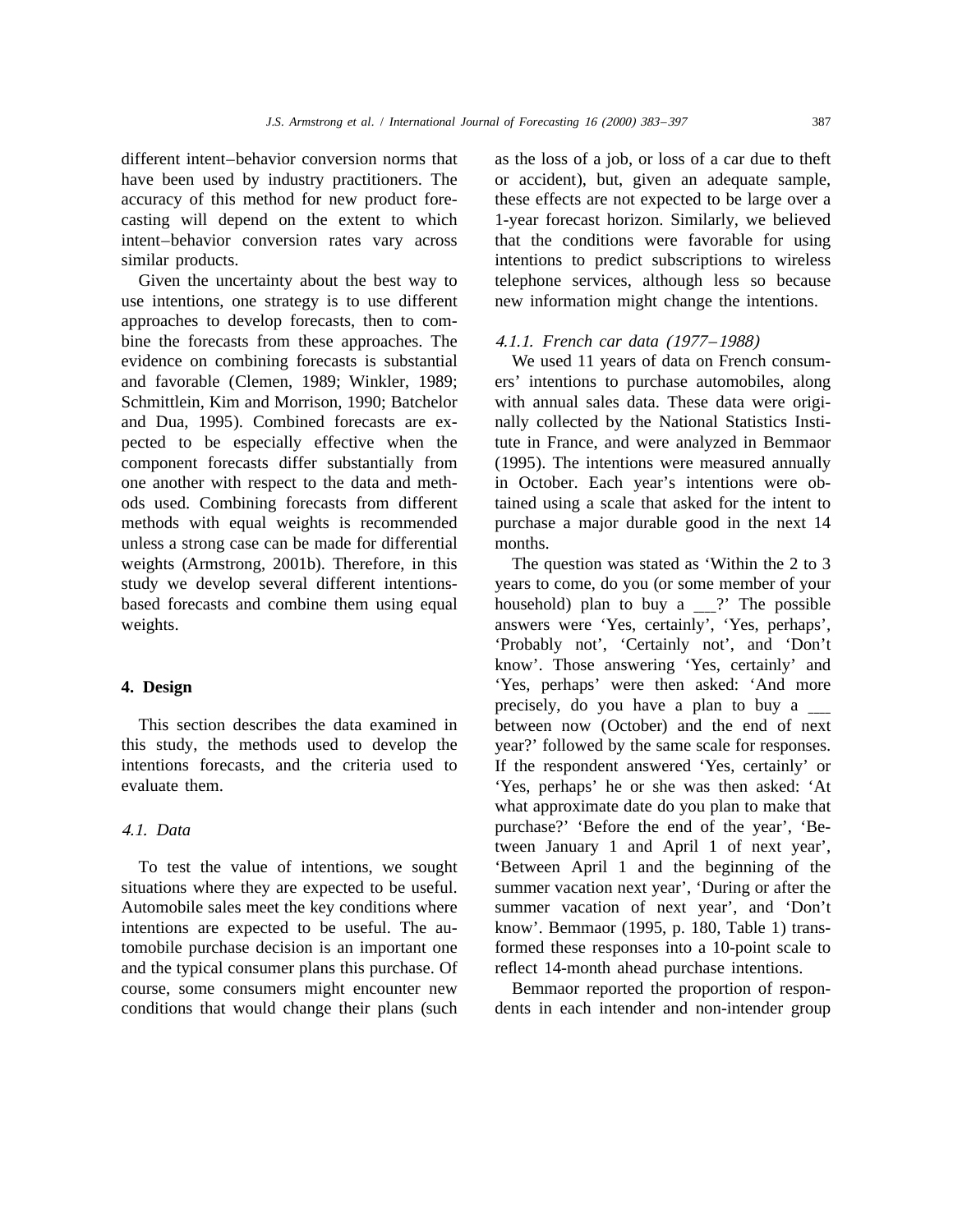(i.e. for each point on the 10-point scale). twice a year from July 1987 through January Purchase data were obtained by examining the 1989. Each period's intentions were obtained proportion of respondents from the previous using a scale that asked respondents to indicate year who purchased a car one year after they their expectations: 'When will the next new (not expressed their intentions. Bemmaor reported used) car (not truck or van) be purchased by both aggregate annual purchase rates and the someone in your household?' with the following purchase rate for each intender and non-intender six response alternatives: '6 months or less', group. The panel size varied, ranging from 2190 '7–12 months', '13–24 months', '25–36 to 2890 respondents per year. months', 'Over 36 months', and 'Never'. We

the United States Bureau of the Census' Current indicated the proportion of respondents from the Population Survey on American consumers' previous year who purchased a car 6 months intentions to purchase an automobile. They after they expressed their intentions. We comreport intentions and purchases of respondents puted aggregate 6-month purchase rates and re-interviewed after 12 months over a 4-year 6-month purchase rates for intenders and nonperiod, 1961 to 1965. The sample size per year intenders. The panel size varied across the four ranged from 4000 to 12,000 respondents (quar- 6-month periods, ranging from 124,749 to terly data were pooled to increase the sample 139,359 respondents per period. size). Respondents were asked about their expectations as follows: 'In the next 6 months, 4.1.4. *US wireless telephone service* (1993– does any member of this family expect to buy a 1996) car?' (with response alternatives 'yes — defi-<br>nitely', 'yes — probably', 'maybe — other purchase wireless service is less important and nitely', 'yes — probably', 'maybe — other purchase wireless service is less important and reasons', 'maybe — depends on old car', 'don't requires less planning. Also changes in conreasons', 'maybe — depends on old car', 'don't requires less planning. Also, changes in con-<br>know', and 'no'). Theil and Kosobud consid-<br>sumer accentance for this relatively new high know', and 'no'). Theil and Kosobud consid-<br>ered a respondent to be an intender if he or she<br>tech product are likely to be rapid Overall ered a respondent to be an intender if he or she<br>marked any of the first four categories. They then we expected intentions to be relevant marked any of the first four categories. They then, we expected intentions to be relevant, reported the percentage of intenders and nonreported the percentage of intenders and non-<br>intenders, the overall 12-month purchase rates,<br>expected intentions with shorter time horizons intenders, the overall 12-month purchase rates, expected intentions with shorter time horizons and the 12-month purchase rates for intenders (e.g. the next 3 or 6 months) to be more useful

was analyzed in Morwitz and Schmittlein market criteria were asked about their purchase<br>(1992). Purchase intentions were measured expectations for wireless telephone service. The

used a binary measure indicating whether a 4.1.2. *US car data* (1961 –1965) respondent expected to purchase a new au-Theil and Kosobud (1968) reported data from tomobile in the next 6 months. Purchase data

and the 12-month purchase rates for intenders (e.g. the next 3 or 6 months) to be more useful and non-intenders.  $\frac{2}{12}$  than those for larger time horizons (e.g. 12 months), given the rapid change in this industry. 4.1.3. *US car data* (1987–1989) These data were collected through primary<br>These data were originally collected by Al-<br>research sponsored by a commercial firm A These data were originally collected by Al-<br>Itson Fisher, Inc.,<sup>3</sup> and a subset of these data sample of respondents who met the target<br>was analyzed in Morwitz and Schmittlein<br>market criteria were asked about their purchase expectations for wireless telephone service. The question was:

Definitely; Probably; Might; Probably not; Definitely not

 $2^{\circ}$ Note that respondents indicated their intentions to pur-Note that respondents indicated their intentions to pur-<br>
chase in the next 6 months, but purchases were measured service in the next X months?

<sup>&</sup>lt;sup>3</sup>The address for Allison Fisher, Inc. is 3000 Town Center #2300, Southfield, Michigan 48075-1192.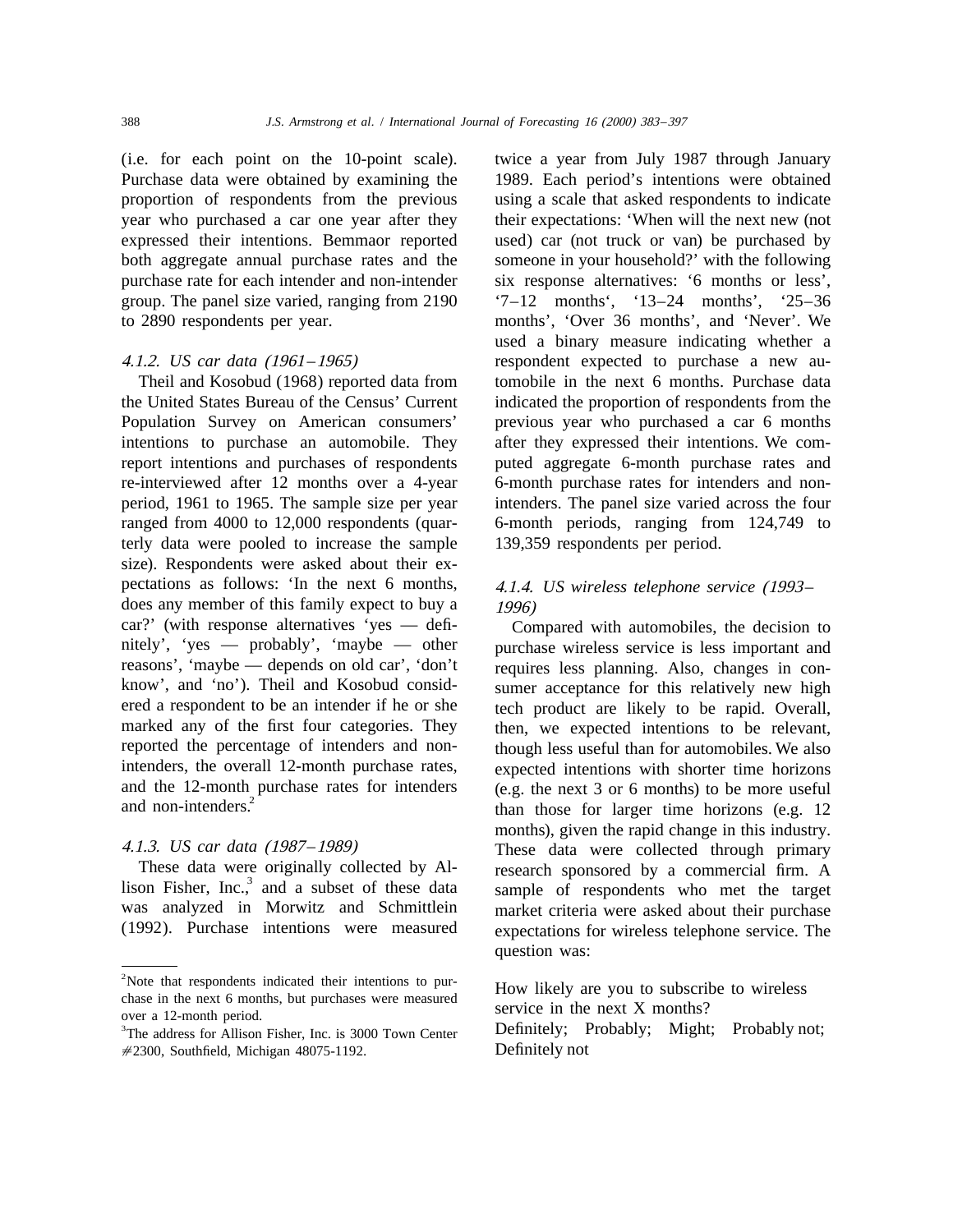months. Respondents were presented with only no-change (random walk) and the trend model. one of these four time periods. The sample size As it turned out, the regression models for for each period was 100. Thus, a total sample of automobiles indicated that the trends were neg-400 respondents provided responses each ligible (and statistically insignificant), so we period. The study was repeated six times in a used the naive, 'no-change', model. This sales given year for the question that measured extrapolation method has been shown to perpurchase intent in the next 2 months. Similarly, form well in previous studies. In particular, it the study was repeated four, two, and one times was among the better models in a comparative in a given year to reflect quarterly, semi-annual, study used to forecast annual sales of consumer and annual purchase intentions. Thus, over a durables by Schnaars (1984), and it is one of the 4-year horizon, 24 data points are available for two models used by Lee et al. (1997). For evaluating bimonthly purchase intentions. Like- wireless service, there was a significant sales wise, 12, 8, and 4 observations are available for trend. For example, with the bimonthly and evaluating purchase intentions across quarterly, quarterly data, the trend varied from 10 to 20%. semi-annual, and annual time periods. The For these data, drift was set at  $1/2$  of the respondents were contacted again after the set estimated historical trend in percentage growth interval and were asked if they had subscribed terms. We also estimated the 'no-change' model to a wireless service. These data for these data.

We first describe the benchmark method, then Intentions, by themselves, provide only a<br>provide alternative intentions forecasting meth-<br>crude way to predict sales. For new products

In the benchmark method, we forecast that category of intenders (e.g. 'we are certain we sales are equal to last period's sales plus drift. will buy a car in the next 6 months') and sales are equal to last period's sales plus drift. will buy a car in the next 6 months') and This is referred to as the **sales extrapolation** determine what percent actually did purchase in This is referred to as the **sales extrapolation** determine what percent actually did purchase in **method**. Sales were expressed on a per capita that period This relationship is then extended to **method**. Sales were expressed on a per capita that period. This relationship is then extended to basis by dividing by the number of adults. We the period to be forecast We used four methods only do this to establish the past sales trend for that relate intentions data to sales in the subperiods preceding those for which we have sequent time period. intentions and purchasing data. For these periods, we know the percent that bought 1. **Multiple intender groups**: In the multiple directly from our data. Our original intent for intender groups method, we assumed that the drift was to estimate the annual percentage intent–behavior sales rate for respondents in change rate for each series by using a regression each intender and non-intender group is across time and setting the drift at  $1/2$  of this equal to the corresponding rate for the rate. This was adopted in line with the favorable previous time period. This method was used evidence on damping forecasts (Gardner and to forecast sales of durable goods in Morwitz McKenzie, 1985), along with some uncertainty and Schmittlein (1992). on our part as to the expected direction of trend. 2. **Intender/non-intender groups**: Morwitz

The value for 'X' was varied at  $2, 3, 6$ , and  $12$  The procedure is equivalent to combining the

## 4.2. *Methods* 4.2.2. *Methods that use past sales to adjust for the bias in intentions*

provide alternative intentions forecasting meth-<br>ods. We use bold font to denote the names that<br>intentions are sometimes used directly to fore ods. We use bold font to denote the names that intentions are sometimes used directly to fore-<br>we give to each method. cast sales. However, when sales figures are available, it is sensible to calibrate intentions 4.2.1. *Benchmark* against them. In other words, we look at a<br>In the benchmark method, we forecast that category of intenders (e.g. 'we are certain we the period to be forecast. We used four methods.

- 
-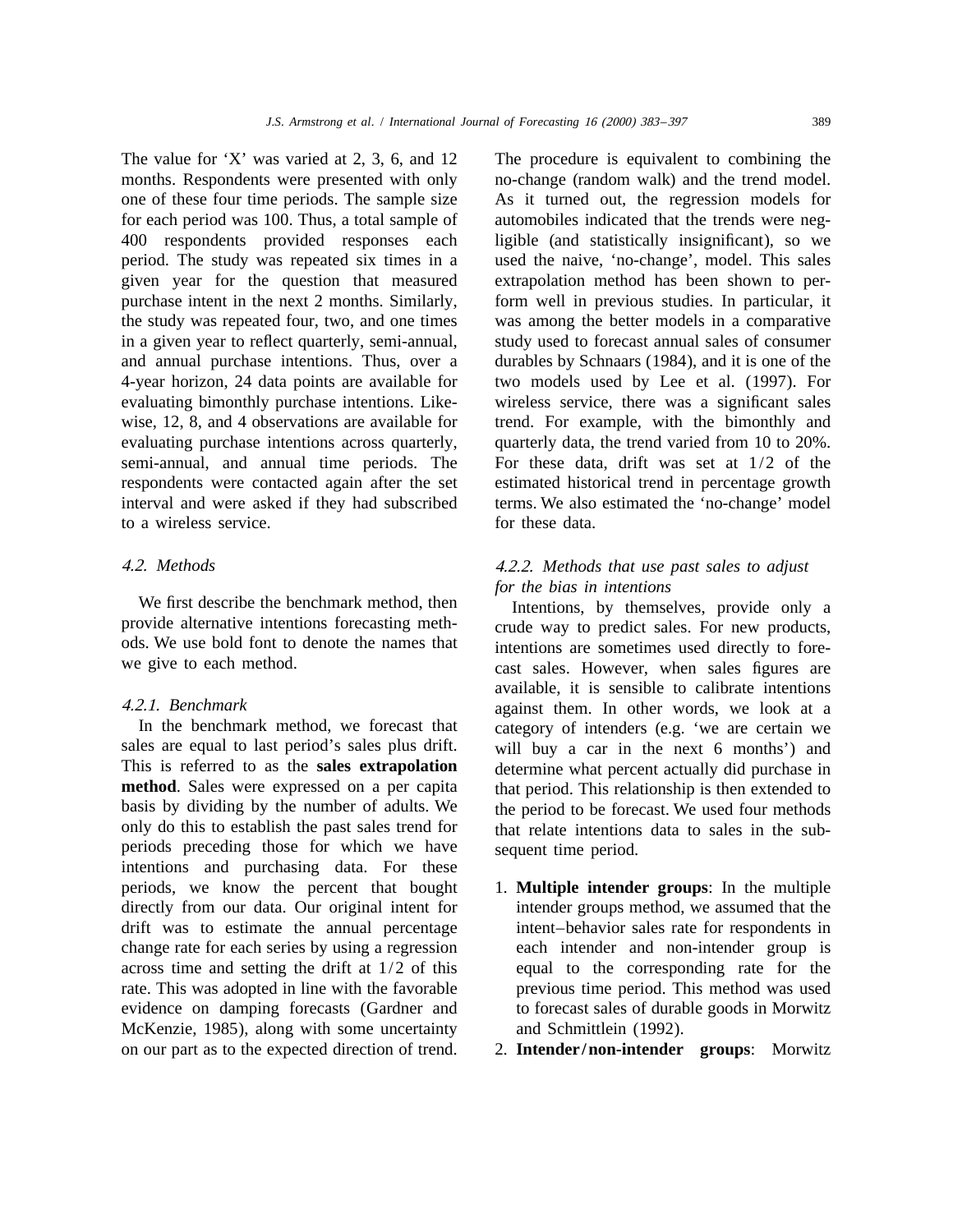and Schmittlein (1992) found that forecast Percent of buyers  $(t)$  = accuracy could be improved over multiple mean intent  $(t)$  - bias  $(t - 1)$ .<br>intender groups by computing one intent– behavior conversion rate for all those who To estimate the predictive model based on indicated that they intended to purchase and the *average intent* method, we computed the one for non-intenders. The intender/non-in- mean intention (transformed to a number tender groups method could be better than between 0 and 1) using the current year's multiple intender groups because pooling intentions data. (The mean intention for the across the different intender groups increases French car data was provided in Bemmaor's the reliability of the estimated intent–be- paper.) We estimated 'bias' by taking the havior conversion rate. However the inten-<br>difference between mean intentions and the der/non-intender groups method could be percent who purchased during the previous worse than multiple intender groups because year. it gives up some richness in distinguishing The average intentions method could be different intender groups. better or worse than the multiple intender

veloped a descriptive model of the relation- methods. It could be worse because it uses ship between purchase intentions and sub- less information in that it assumes the same sequent purchasing. Morrison proposed that process holds for all intender and non-intenthere are three threats to the predictive der groups. The multiple intender groups validity of purchase intention measures. method allows the bias estimates to vary Firstly, intentions are measured with error. across all intender groups, and the intender/ Secondly, respondents' purchase intentions non-intender groups method allows separate might change over time because of exogen- bias estimates for intenders and non-intenous events (e.g. current car breaks down, ders, while the average intentions method sudden rise in income). Thirdly, average has one bias estimate. Alternatively, the stated purchase intentions might be a biased average intentions method may be better estimate of the proportion that actually buy because it may eliminate noise in the data.

used in its original form as a predictive (personal correspondence, August 21, 1995), stant across respondents. we used Morrison's framework to formulate a predictive model:  $\delta'$  and  $\delta$  to reflect these probabilities.

3. **Average intentions**: Morrison (1979) de- groups and the intender/non-intender groups

the product because of systematic error (e.g. 4. **Adjusted average intentions**: Bemmaor response style biases, promotional effects, (1995) proposed a method based on a probchanges in the economy, as noted in Kalwani abilistic model of the relationship between and Silk (1982)). Morrison developed a purchase intentions and behavior. Whereas mathematical model that addresses these the average intentions method assumes that three threats. all respondents have the same probability of The average intentions method is based on changing true intentions over time,  $\rho$ , the his descriptive model of the purchase inten- adjusted average intentions method relaxes tion–purchase behavior relationship. Es- that assumption and assumes that intenders timating the model requires both intentions and non-intenders have different probabilities<br>and actual sales data, and thus it cannot be of changing true intentions ( $\rho_{int}$  and  $\rho_{non-int}$ ).<sup>4</sup><br>used in its original form as a model. However, as suggested by Bemmaor average intentions method that bias is con-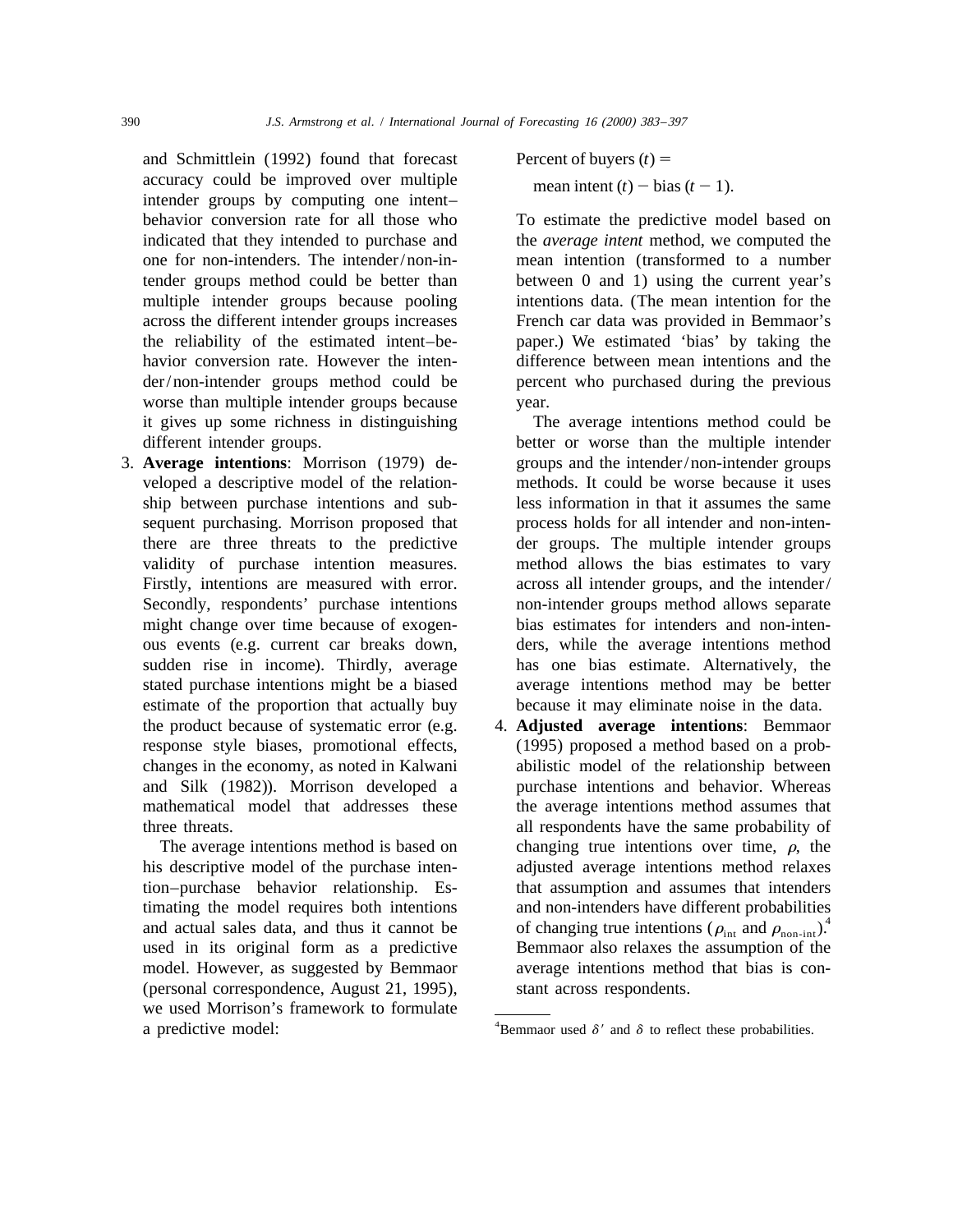paper and his suggestions (personal corre- ders and non-intenders. However, the ad-

mean 'true' intent, intent dispersion, % of cause the conversion rates computed for two 'true' non-intenders,  $\rho_{\text{non-int}}$  and  $\rho_{\text{int}}$  are larger groups are likely to be more stable described in Bemmaor's paper.<sup>5</sup>

Specifically, the first term,  $\rho_{\text{non-int}}$ , repre- der groups. sents the probability that non-intenders switch their true intentions after reporting **Combined forecasts**: One commonly used time  $t - 1$ . The second term,  $\rho_{\text{int}}$ , represents the probability that intenders switch their true intentions. Estimation of this parameter the intentions–behavior conversion rate for we used equal weights to combine the forecasts.<br>intenders at time  $t-1$  For the French Combined forecasts are expected to be espeintenders at time  $t-1$ . For the French

intentions method to perform better than the

Based on equation (2) in Bemmaor's havior conversion process to differ for intenspondence, August 21, 1995), we used the justed average intentions method might be following predictive model: better or worse than the multiple intender groups method. It might be worse because, Percent buyers  $(t + 1)$  like the intender/non-intender groups meth- $\begin{aligned}\n\mathbf{5} \text{ = mean 'true' intent (} \text{ } t\text{)} \\
\text{ = mean 'true' intent (} t\text{)} \\
\text{ = mean 'true' intent (} t\text{)} \\
\text{ = mean 'true' intent (} t\text{)} \\
\text{ = mean 'true' intent (} t\text{)} \\
\text{ = mean 'true' intent (} t\text{)} \\
\text{ = mean 'true' intent (} t\text{)} \\
\text{ = mean 'true' intent (} t\text{)} \\
\text{ = mean 'true' intent (} t\text{)} \\
\text{ = mean 'true' intent (} t\text{)} \\
\text{ = mean 'true' intent (} t\text{)} \\
\text{ = mean 'true' item (} t\text{)} \\$  $\times$  [1 + ( $\rho_{\text{non-int}}(t) - \rho_{\text{int}}(t)$ ) processes: one for intenders and one for  $\times$  intender  $\sigma$  non-intenders, while the multiple intender  $\sigma$  strender  $\sigma$  and  $\sigma$  and  $\sigma$  intender  $\sigma$ groups method allows every intender group  $\times$  % of 'true' non-intenders (*t*)]. to have a different purchase rate. On the other hand, the adjusted average intentions The details for deriving the estimates for method might perform more accurately be-

their stated purchase intent at time *t*. Estima-<br>basis for combining forecasts is to use methods tion of this parameter requires stated inten- that make different assumptions about the same tions data at time  $t$ , and the intentions–<br>
behavior conversion rate for non-intenders at ible to combine forecasts from the four intenbehavior conversion rate for non-intenders at ible to combine forecasts from the four intentime  $t-1$ . The second term  $\rho$  represents tions methods (multiple intender groups, intender/non-intender groups, average intentions and<br>adjusted average intentions methods). Following the findings of prior research (Clemen, 1989), requires stated intentions data at time  $t$ , and the findings of prior research (Clemen, 1989), the intentions-behavior conversion rate for we used equal weights to combine t

automobile data, Bemmaor has already in- cially effective when the component forecasts cluded estimates of these parameters in his differ substantially from one another (Armpaper. strong, 2001b). We had enough periods in the We might expect the adjusted average French data set to examine agreement. There<br>entions method to perform better than the was a great deal of variation in the correlation average intentions method and to be compar- among the errors in the different intentions able to intender/non-intender groups method methods (they ranged from  $-0.78$  to 0.99). because Bemmaor allows the intention–be- Given the differences across these methods, we expected to see improvements from combining.

parameters can be estimated using the method of moments strong and Collopy, 1992) is the mean absolute or maximum likelihood. error in the forecast divided by the mean

 $5$ The parameters mean true intent, intent dispersion, and  $%$ The parameters mean true intent, intent dispersion, and % 4.3. *Criteria* of true intenders can be estimated from intentions data if one assumes that the intentions data are distributed beta The relative absolute error or RAE (Arm- binomial (Morrison, 1979; Kalwani and Silk, 1982). These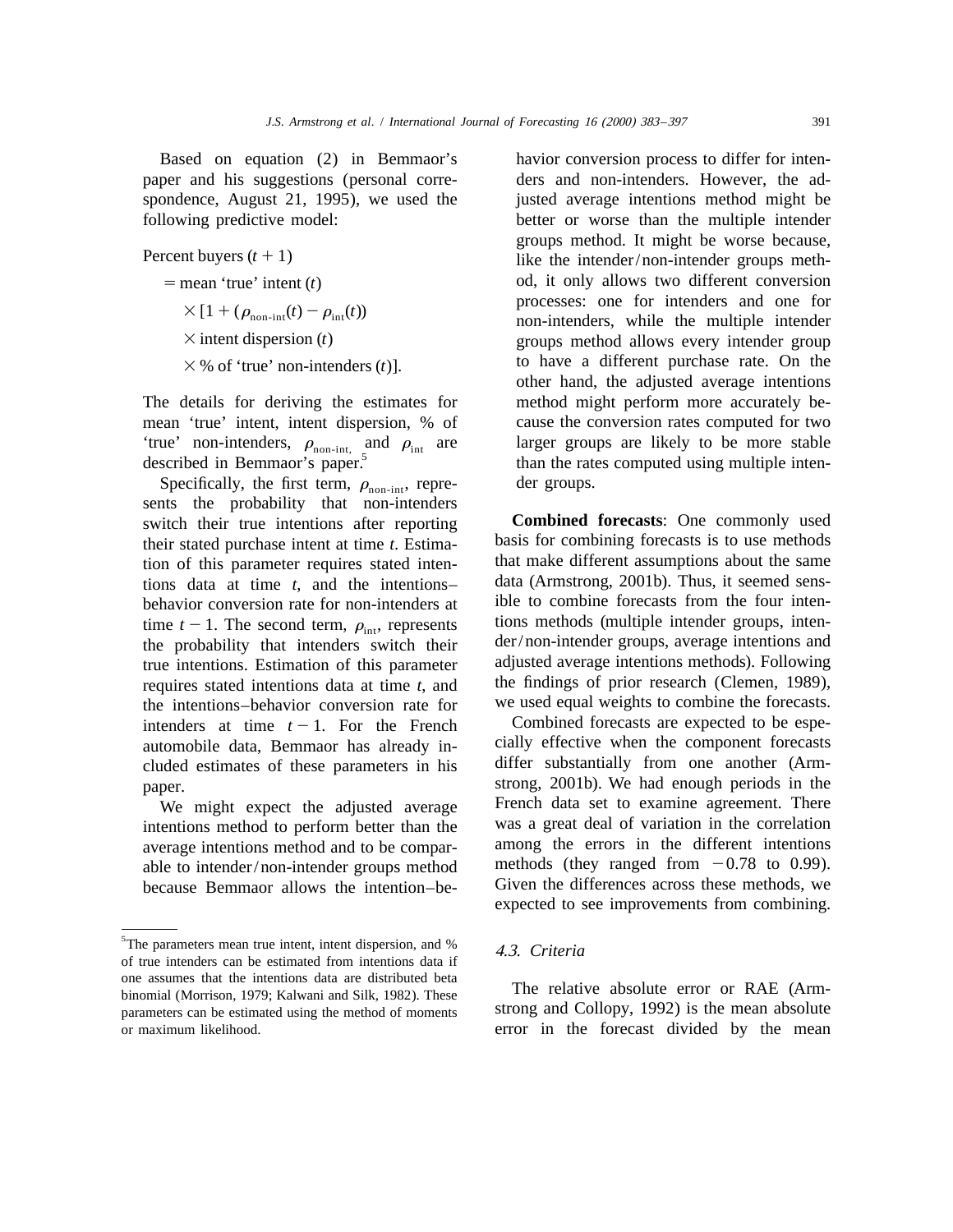absolute error of the naive forecast. This mea- based solely on past sales. The improvements sure was designed for situations where different can be important. For example, in the French series are being examined because it adjusts for data, during any given year, about 20% of the scale and controls for the amount of change in sample purchased automobiles. The error for the the series. sales extrapolation was about 0.66 points (mean

vided more accurate forecasts than the bench- produced an error of 2.3%. mark extrapolations for all forecast horizons. In the US wireless data, the adjusted average The results are shown in Table 1. The adjusted intentions and multiple intender group methods average intentions method was most accurate in performed consistently better than the sales each data set. As expected, combined forecasts extrapolation and other methods. The sales were more accurate than the average of the extrapolation method itself produced an average component methods. On average, the combina- error in the range of 6 to 8% (of the actual tion method's forecast errors were about one- number of people subscribing to the wireless third less than the benchmark extrapolation and service) depending on the purchase intention about 5.5% less than that for the typical inten- time period. The combined intentions method tions method. reduced the error by about 33%. This would

absolute error). If one were using this to forecast automobile sales for the next year, it would **5. Results** imply an error in the percentage of purchasers of about 3.3%. The combined intentions method All four methods that used survey data pro-<br>reduced the error by 31%, which would have

For different products, time horizons, coun-<br>result in an overall error of about 3 to 5% of the tries, and types of intentions questions, the actual number of people subscribing to the intentions surveys when combined with prior wireless depending on the purchase intention sales data were more accurate than forecasts time period. The error reduction is highest for time period. The error reduction is highest for

| ant |  |
|-----|--|
|     |  |

Relative absolute errors for intentions-based forecasting methods (F, number of forecasts; M, horizon in months)

| Method                                 | Automobile                          |                                           |                                               | US wireless telephone service, 1993–96 |                     |                    |                     |
|----------------------------------------|-------------------------------------|-------------------------------------------|-----------------------------------------------|----------------------------------------|---------------------|--------------------|---------------------|
|                                        | US<br>1987-89<br>$M = 6$<br>$F = 3$ | US.<br>$1961 - 65$<br>$M = 12$<br>$F = 4$ | French<br>$1978 - 87$<br>$M = 14$<br>$F = 10$ | $M = 2$<br>$F = 24$                    | $M = 4$<br>$F = 12$ | $M = 6$<br>$F = 8$ | $M = 12$<br>$F = 4$ |
| Sales extrapolation                    | 1.00                                | 1.00                                      | 1.00                                          | 0.96 <sup>b</sup>                      | 0.96                | 0.97               | 0.97                |
| Multiple intender groups               | 0.91                                | 0.67                                      | 0.92                                          | 0.67                                   | 0.65                | 0.59               | 0.72                |
| Intender/non-intender groups           | 0.91                                | 0.67                                      | 0.79                                          | 0.71                                   | 0.68                | 0.63               | 0.78                |
| Average intentions                     | 0.55                                | 0.67                                      | 0.97                                          | 0.73                                   | 0.69                | 0.66               | 0.82                |
| Adjusted average intentions            | 0.48                                | 0.67                                      | 0.73                                          | 0.65                                   | 0.63                | 0.57               | 0.71                |
| Average of the intentions methods      | 0.65                                | 0.67                                      | 0.85                                          | 0.69                                   | 0.66                | 0.61               | 0.76                |
| Combination of intentions <sup>a</sup> | 0.57                                | 0.67                                      | 0.74                                          | 0.66                                   | 0.64                | 0.59               | 0.74                |

<sup>a</sup> For the French data, we averaged across the four different intentions methods. In the two US data sets, the intentions measure was binary, so *multiple intender groups* and *intender*/*non*-*intender groups* forecasts are equal. Therefore, we averaged across the three different intention methods.

<sup>b</sup> The values are less than one for sales extrapolation of wireless telephone service because the forecasts with sales drift were compared to a naive model forecast with no drift.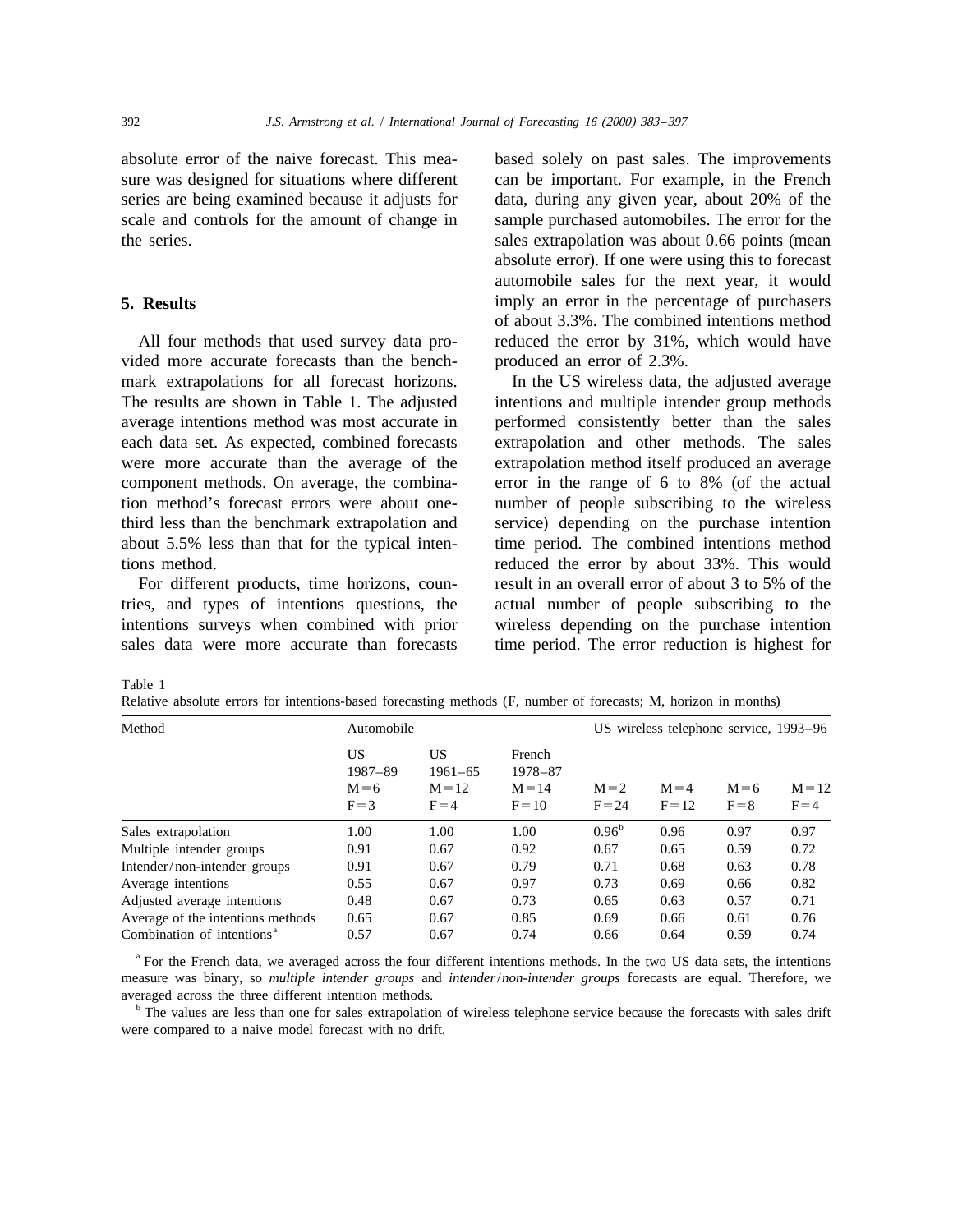the one prior study (Lee et al., 1997). Since houses, new houses, existing houses) in the next both the data and the forecasting methods used 6 months to the percent who purchased each both the data and the forecasting methods used 6 months to the percent who purchased each<br>in their papers differed from ours it is possible broduct in that period and assumed the same in their papers differed from ours, it is possible product in that period and assumed the same<br>that either their results or ours are an artifact of prelation would hold into the next 6-month that either their results or ours are an artifact of relation would hold into the next 6-month<br>the methods used to forecast sales from inten-<br>period. In the case where this led to negative the methods used to forecast sales from inten-<br>tions. Therefore to determine why our results forecasts (because the difference between intentions. Therefore, to determine why our results forecasts (because the difference between inten-<br>difference between inten-<br>difference between inten-<br>difference between inten-<br>difference between inten-<br>difference between the differ, we reanalyzed their data using our meth-<br>ods and used their methods on our data Un-<br>was greater than the percent of intenders in the ods and used their methods on our data. Un-<br>fortunately this effort did not help to resolve and the period) we set the *average intentions* fortunately, this effort did not help to resolve next period) we set the *average intentions*<br>the conflict. Using our data, intentions-based forecast to zero. We divided Lee et al.'s monthly the conflict. Using our data, intentions-based forecast to zero. We divided Lee et al.'s monthly forecasts were always more accurate than past sales for each product by the total number of forecasts were always more accurate than past sales for each product by the total number of sales extrapolations regardless of the methods US households each year (obtained from the US sales extrapolations, regardless of the methods US households each year (obtained from the US used In contrast using Lee et al's data past Census Bureau), to obtain the percent of houseused. In contrast, using Lee et al.'s data, past Census Bureau), to obtain the percent of house-<br>sales extrapolations were always more accurate holds that purchased each product for each sales extrapolations were always more accurate than intentions-based forecasts. month. Since the question measured intentions

this paper, intentions and sales come from the period  $=$  sales in the prior 6-month period). We same samples. This allowed us to compute also considered that there could be seasonal intentions–sales conversion rates for different variation in the intentions accuracy (different intender groups. However, this is not possible intention–sales conversion rates during the first

the semi-annual purchase intention measure and with the data analyzed by Lee et al. Their lowest for the annual purchase intention mea-<br>intention measures come from samples of sure. households gathered by the Conference Board. Their sales data do not come from the same samples. Rather, sales for new and used cars **6. Discussion** came from 1978–1993 issues of *Ward*'*s Automotive Yearbook*, and sales of new and exist-<br> *tomotive Yearbook*, and sales of new and exist-<br>
ing houses were obtained from publications of Purchase intentions are often gathered and<br>used to forecast sales of existing consumer<br>durables (e.g. automobiles, appliances) in order<br>to manage production and sales (Kalwani and<br>sales data do not come from the same<br>sales

6.2. *Comparison to previous findings* Specifically, for each month, we related the percent of people who intended to buy each Our findings are in conflict with those from product (i.e. all cars, new cars, used cars, all care prior study (Lee et al. 1997) Since houses, new houses, existing houses) in the next to purchase within 6 months, we summed across 6.2.1. *Using our approach with the Lee et al*. 6-month intervals to obtain 6-month sales. We *data* compared the *average intentions* method to the For each of the seven data series reported in *sales extrapolation* (i.e. sales for this 6-month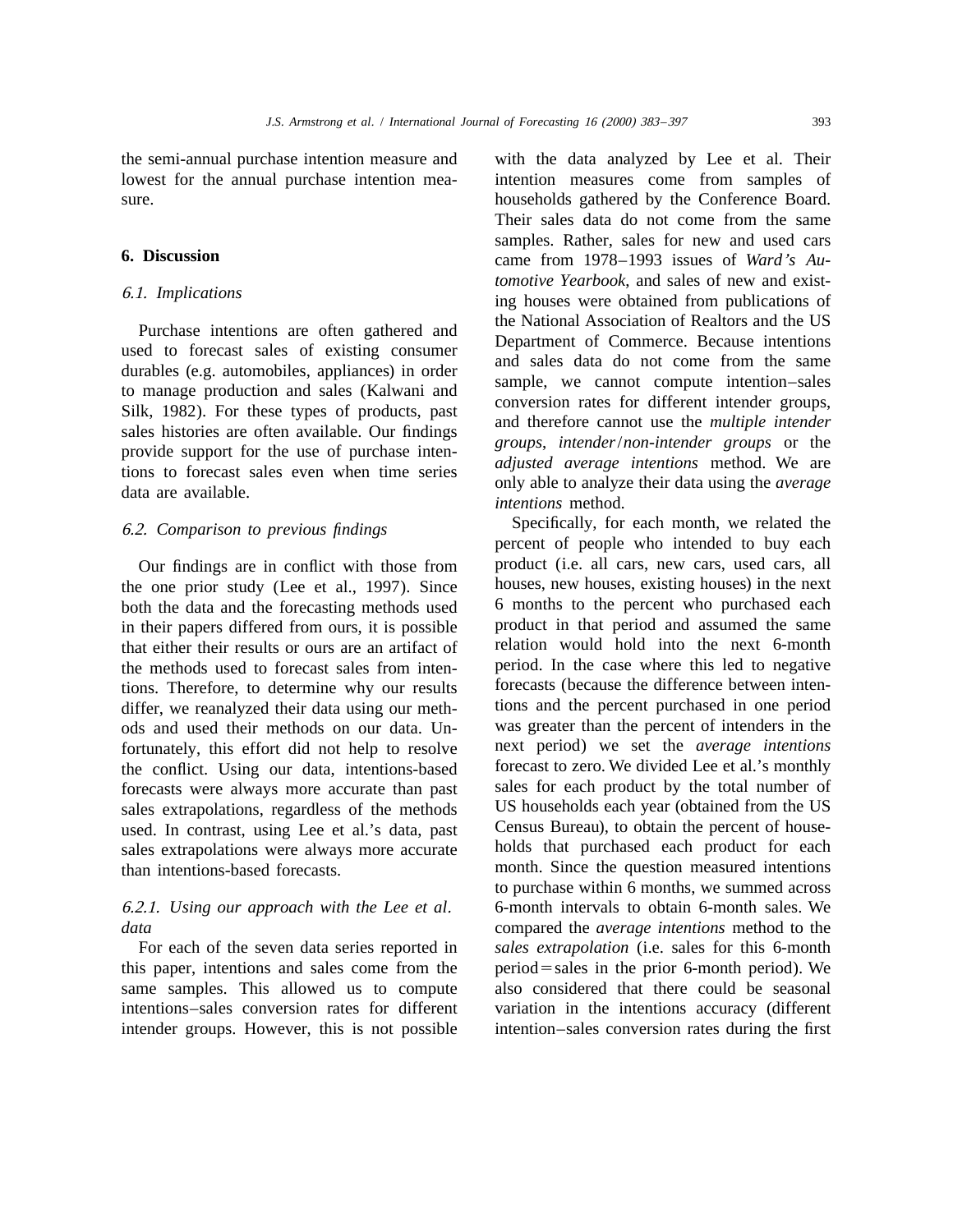and last 6 months of the year). Therefore, rather believe that Lee et al.'s results may be a than only calibrating intentions to sales during function of the type of intentions scale used by the previous 6 months, we also calibrated the Conference Board or the type of sampling intentions to sales during the same 6-month used. The Conference Board's intentions scale intentions to sales during the same 6-month period in the previous year. Since there could is a simple three-point scale that reads 'Does also be seasonal variations in sales, we also anyone in your household plan to buy a car/

when we use the *average intentions* method more scale-points have greater validity and few with their data, we obtain the same findings as scale-points have low validity and reliability. Lee et al.; for all six time-series, forecasts based In the seven data series examined in our on past sales are more accurate than intentions- paper, intentions and sales were provided from based forecasts. (Details can be obtained from the same sample of respondents. In contrast, in the second author.) Lee et al.'s paper, intentions and sales data

percentage change in the intentions to the representative of the population. In addition, the percentage change in past sales. Specifically we sample sizes used by the Conference Board percentage change in past sales. Specifically we sample sizes used by the Conference Board<br>compared both the percentage change intentions (about 3000 households per month) are relacompared both the percentage change intentions  $((\text{intent}(t) - \text{intent}(t - 1)) / (\text{intent}(t - 1))$  and the tively small considering the proportion of percentage change in past sales  $((\text{sales}(t) - \text{households})$  that purchase automobiles and percentage change in past sales  $((\text{sales}(t) - \text{households})$  that purchase automobiles and sales $(t-1)/(sales(t-1))$  to the percentage homes over a 6-month period. This could result sales $(t-1)$ )/(sales $(t-1)$ ) to the percentage change in actual sales  $((\text{sales}(t + 1) - \text{sales}(t)))$  in more noise in their intentions data than in (sales(*t*)). their sales data, which would tend to lower the

two different measures of intent: (1) the percent casts. of respondents with positive intent (e.g.  $1-9$  on Finally, it is possible that the type of sam-Bemmaor's scale), and (2) the mean intent. For pling used in the data we analyzed led to the two US car sales data sets we used the artificially high accuracy of intentions-based percent that intended to buy as the intent forecasts. In the seven time series analyzed in measure. The results showed that intentions- this paper, intentions and sales data were obbased forecasts outperformed forecasts based on tained from the same samples of respondents. It sales extrapolations for the data analyzed in this is therefore possible that the correspondence sales extrapolations for the data analyzed in this is therefore possible that the correspondence paper, when we use the approach of Lee et al. between intentions and sales are high in part paper, when we use the approach of Lee et al. (Details can be obtained from the second simply because intentions were measured. Past author.) research has shown that the simple act of

used these sales as the new *sales extrapolation* house in the next 6 months? Yes \_, No \_, forecast. Maybe \_'. The intentions literature suggests The results of both analyses indicate that that purchase probability scales

come from different sources because the Con-6.2.2. *Using Lee et al*.'*s approach with our* ference Board does not do follow up surveys of *data* their respondents to see if they later purchased.<br>Lee et al.'s approach involves comparing the It is possible that their intentions sample is not Lee et al.'s approach involves comparing the It is possible that their intentions sample is not recentage change in the intentions to the representative of the population. In addition, the For the French car and wireless data we used relative accuracy of their intentions-based fore-

measuring intentions changes behavior (Sher-6.3. *Reconciling these differences* man, 1980; Morwitz, Johnson and Schmittlein, 1993; Fitzsimons and Morwitz, 1996). How-While we cannot know with any certainty ever, we were able to rule out this explanation why these discrepancies have occurred, we using data on US wireless subscriptions. In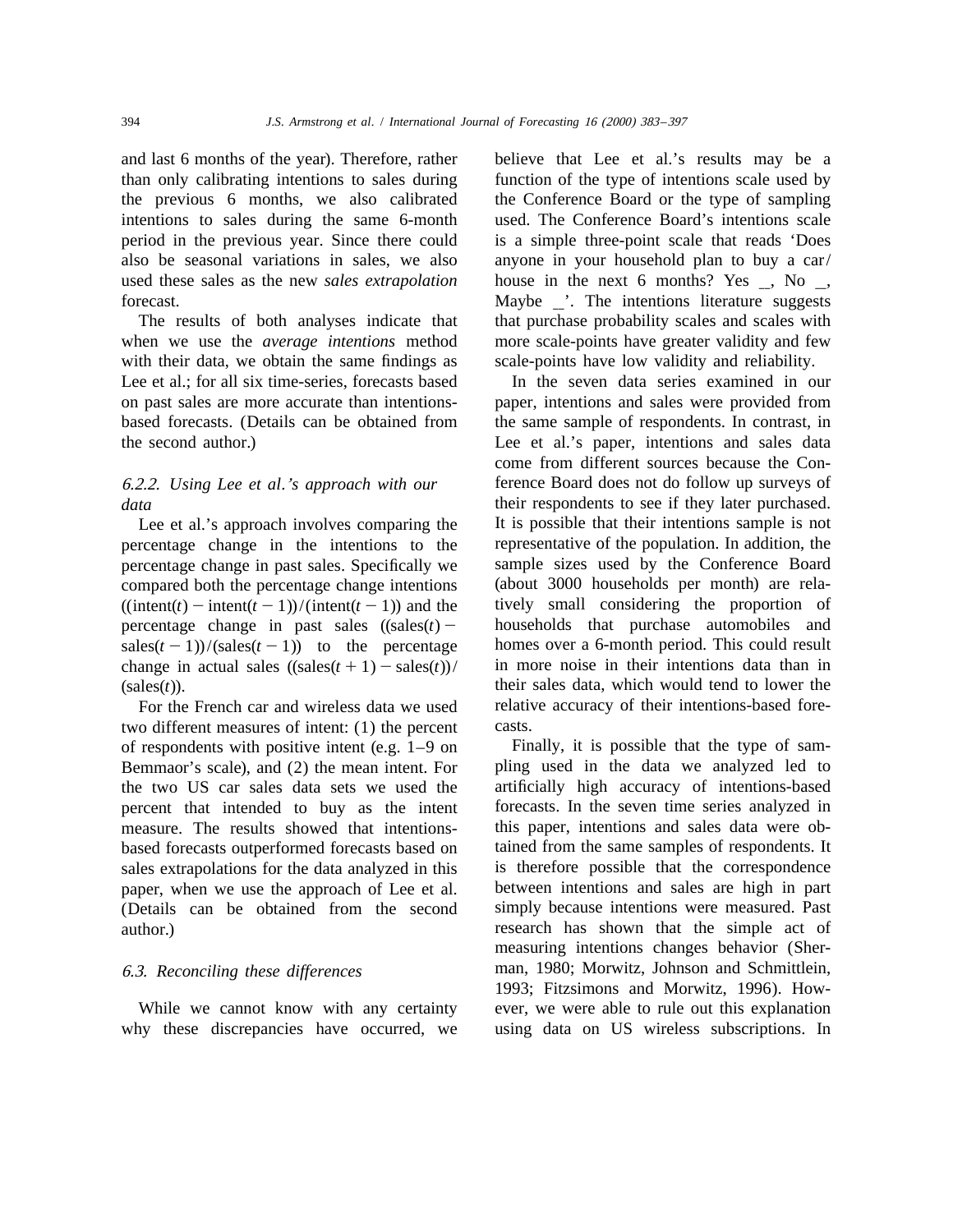the same respondents provided both intentions such as expert opinions, for forecasting new and sales data), we were also able to obtain product sales. subscription data from a different representative We did not address the relative costs in terms cross-section of households from a firm that of dollars and time of obtaining these data. provides market level data. We find that inten- Because it takes time to commission a study to tions-based forecasts are still more accurate than gather intentions and calibrate them to sales extrapolations of past sales even when sales (e.g. over a 6-month or 1-year period), some data come from these other sources. (Details firms may have to trade off concerns of having can be obtained from the third author.) Thus we an immediate forecast versus delaying to gather cannot conclude that it was the act of measuring more data but having a more accurate forecast. intentions alone that led to intentions accuracy. Finally, the relative accuracy of intentions-It seems most likely that Lee et al.'s result is a based forecasting methods to past sales extrapofunction of the type of sampling used or the lations may depend upon various conditions. type of measures used by the Conference Board. For example, if substantial changes are expected

have produced conflicting results, we recom-<br>formation about their future behavior, it may mend further research to help determine the make sense to put more emphasis on intentions. conditions under which intentions might im- Future studies should examine factors that affect prove upon extrapolation. the relative accuracy of these different forecast-

### 6.4. *Limitations and opportunities for future research*

In our paper as well as in the research by Lee et al. (1997), the forecasts were all at the Previous studies have shown that consumer product category level. However intentions are intentions data are predictive of sales of conalso used to forecast sales of specific products sumer durables (Bemmaor, 1995). However, and brands. Although intentions have been only one study has examined whether intentions shown to be a useful input to brand-level sales data can contribute to the accuracy of sales forecasts (Kalwani and Silk, 1982), no one has extrapolations, and it concluded that intentions compared their accuracy to an extrapolation of data were of no value (Lee et al., 1997). Using past sales. While we have no reason to believe three sets of data on automobile sales and four that our results would not hold at the product sets of wireless telephone data, we found that and brand level, further study would be needed. methods that combine intentions with past sales

intentions in this paper depend on being able to curacy. In general, all of the four purchase calibrate intentions against prior behavior. Thus, intention measures were more accurate than these methods cannot be used in situations time-series extrapolations. Although we had no where prior sales data do not exist. We therefore basis to expect this in advance, the adjusted cannot make any generalizations about the average intentions method was the most accurrelative predictive accuracy of intentions for ate of the four methods that we examined. This new product forecasting. Future research should method used past sales to adjust for bias and compare intentions-based new product forecast- allowed different bias for intenders and non-

addition to the panel data used in this paper (i.e. ing models to other commonly used methods,

Given that the only two studies on this topic in the future, and if people have good ining approaches.

### **7. Summary**

The methods used to forecast sales from data produced substantial improvements in ac-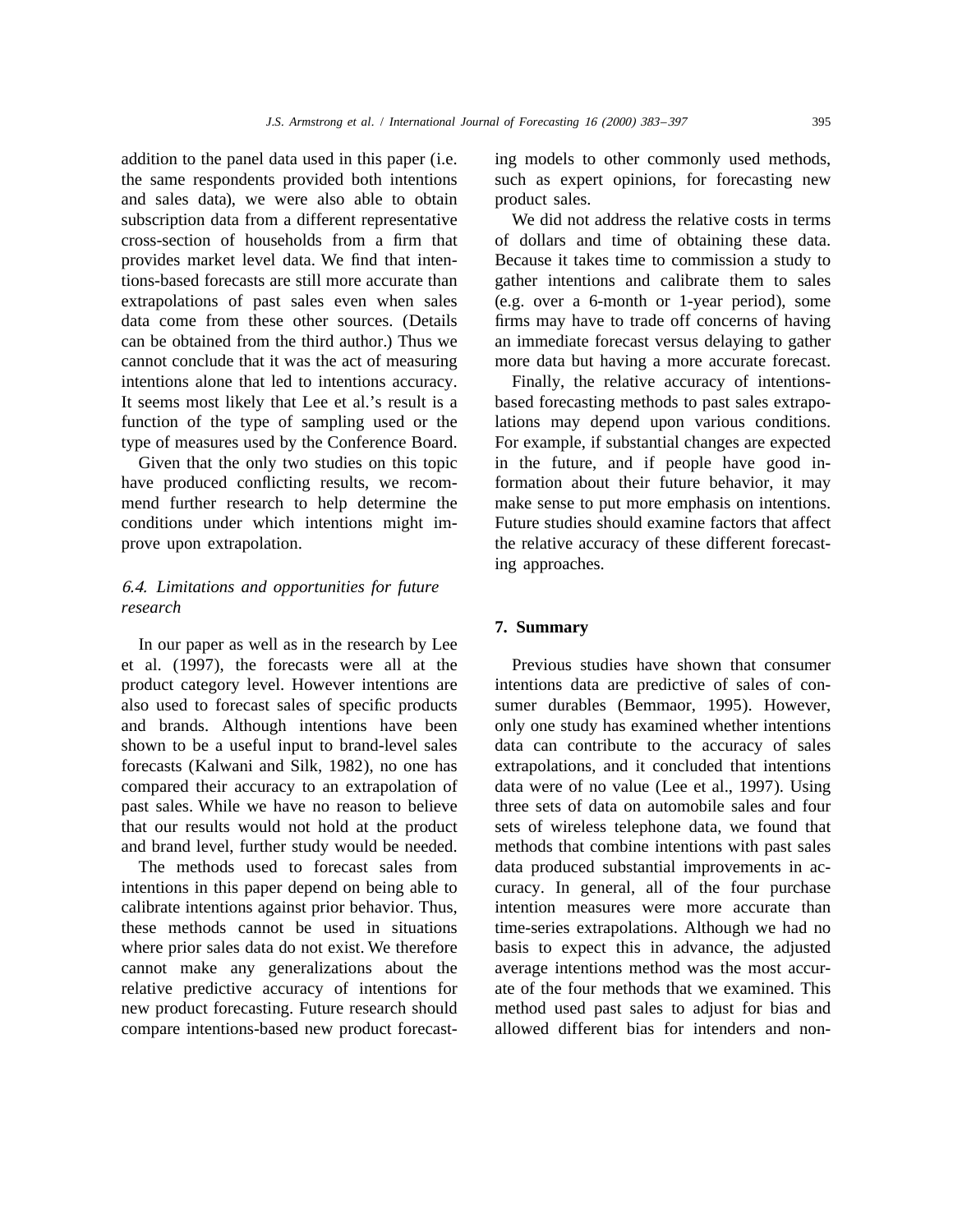intenders. As we expected, combined forecasts annotated bibliography, (with discussion). *International* were more accurate An equally weighted *Journal of Forecasting 5*, 559–588. were more accurate. An equally weighted *Journal of Forecasting* 5, 559–588.<br>examplication of forecasts from four different Day, D., Gan, B., Gendall, P., & Esslemont, D. (1991). combination of forecasts from four different<br>intentions methods reduced the error from the  $\frac{180}{30}$ , (full text of this paper is provided at http:marketing typical intention method by 5.5% and by about bulletin.massey.ac.nz/bulletin/index.html). one-third in comparison with a simple extrapo- Fishbein, M., & Ajzen, I. (1975). Belief, Attitude, Intenlation of past sales. tion, and Behavior, Addison-Wesley, Reading, MA.

viding some of the data used in this study.<br>
Helpful comments were provided by Paul Bottomley, Gavan Fitzsimmons, Philip Gendall, Rod Green and John Roberts.<br>
Rod Green and John Roberts.<br>
Infosino W. J. (1986). Forecasting

- Adams, F. G. (1974). Commentary on McNeil, Federal *of Marketing Research* <sup>26</sup>, 336–345. programs to measure consumer purchase expectations. Juster, F. T. (1966). Consumer buying intentions and
- Wiley, New York. 658–696.
- *ples of Forecasting*: *A Handbook for Researchers and Marketing Science* <sup>1</sup>, 243–286. *Practitioners*, Kluwer, Norwell, MA. Lee, M., Elango, B., & Schnaars, S. P. (1997). The
- well, MA. 127–135.
- generalizing about forecasting methods: Empirical com- Irwin, Homewood, IL. parisons. *International Journal of Forecasting* <sup>8</sup>, 69– Manski, C. F. (1990). The use of intentions data to predict
- Batchelor, R., & Dua, P. (1995). Forecaster diversity and *Statistical Association* <sup>85</sup>, 934–940.
- tion-to-buy measures: The parametric case. *Journal of* cember. *Marketing Research* 32, 176–191. Marketing *Research* 32, 176–191.
- 
- Byrnes, J. C. (1964). Consumer intentions to buy. *Journal* tion, pp. 97–113. *of Advertising Research* <sup>4</sup>, 49–51. Morrison, D. G. (1979). Purchase intentions and purchase
- Clemen, R. T. (1989). Combining forecasts: A review and behavior. *Journal of Marketing* <sup>43</sup>, 65–74.

- 
- 
- Fitzsimons, G. J., & Morwitz, V. G. (1996). The effect of measuring intent on brand-level purchase behavior. *Journal of Consumer Research* <sup>23</sup>, 1–11.
- Acknowledgements Gabor, A., & Granger, C. W. J. (1972). Ownership and acquisition of consumer durables: Report on the Nottin-The authors thank Albert Bemmaor for pro- gham consumer durables project. *European Journal of*
	-
	- Infosino, W. J. (1986). Forecasting new product sales from likelihood of purchase ratings. *Marketing Science* <sup>5</sup>, 372–384, Fall.
- Jamieson, L. F., & Bass, F. M. (1989). Adjusting stated **References** intention measures to predict trial purchase of new products: a comparison of models and methods. *Journal*
- *Journal of Consumer Research 1,* 11–12. purchase probability: an experiment in survey design. Armstrong, J. S. (1985). *Long*-*range Forecasting*, John *Journal of the American Statistical Association* <sup>61</sup>,
- Armstrong, J. S. (2001a). Extrapolation for time-series and Kalwani, M. U., & Silk, A. J. (1982). On the reliability cross-sectional data. In: Armstrong, J. S. (Ed.), *Princi*- and predictive validity of purchase intention measures.
- Armstrong, J. S. (2001b). Combining forecasts. In: Arm- accuracy of the Conference Board's buying plans index: strong, J. S. (Ed.), *Principles of Forecasting*: *A Hand*- A comparison of judgmental vs. extrapolation forecast*book for Researchers and Practitioners*, Kluwer, Nor- ing methods. *International Journal of Forecasting* <sup>13</sup>,
- Armstrong, J. S., & Collopy, F. (1992). Error measures for Lehmann, D. R. (1989). *Marketing Research and Analysis*,
	- 80, (Full text at hops.wharton.upenn.edu/forecast). behavior: a best case analysis. *Journal of the American*
- the benefits of combining forecasts. *Management Sci* McNeil, J. M. (1974). Federal programs to measure *ence* <sup>41</sup>, 68–75. consumer purchase expectations, 1946–73: a post-mor-Bemmaor, A. C. (1995). Predicting behavior from inten- tem. *Journal of Consumer Research* <sup>1</sup>, 1–10, De-
- Bentler, P. M., & Speckart, G. (1979). Models of attitude– Bureaus new survey of consumer buying expectations. behavior relationships. *Psychological Review* <sup>86</sup>, 452– In: Proceedings 1967 Meeting of the American Statisti-464. cal Association, Business and Economic Statistics Sec-
	-